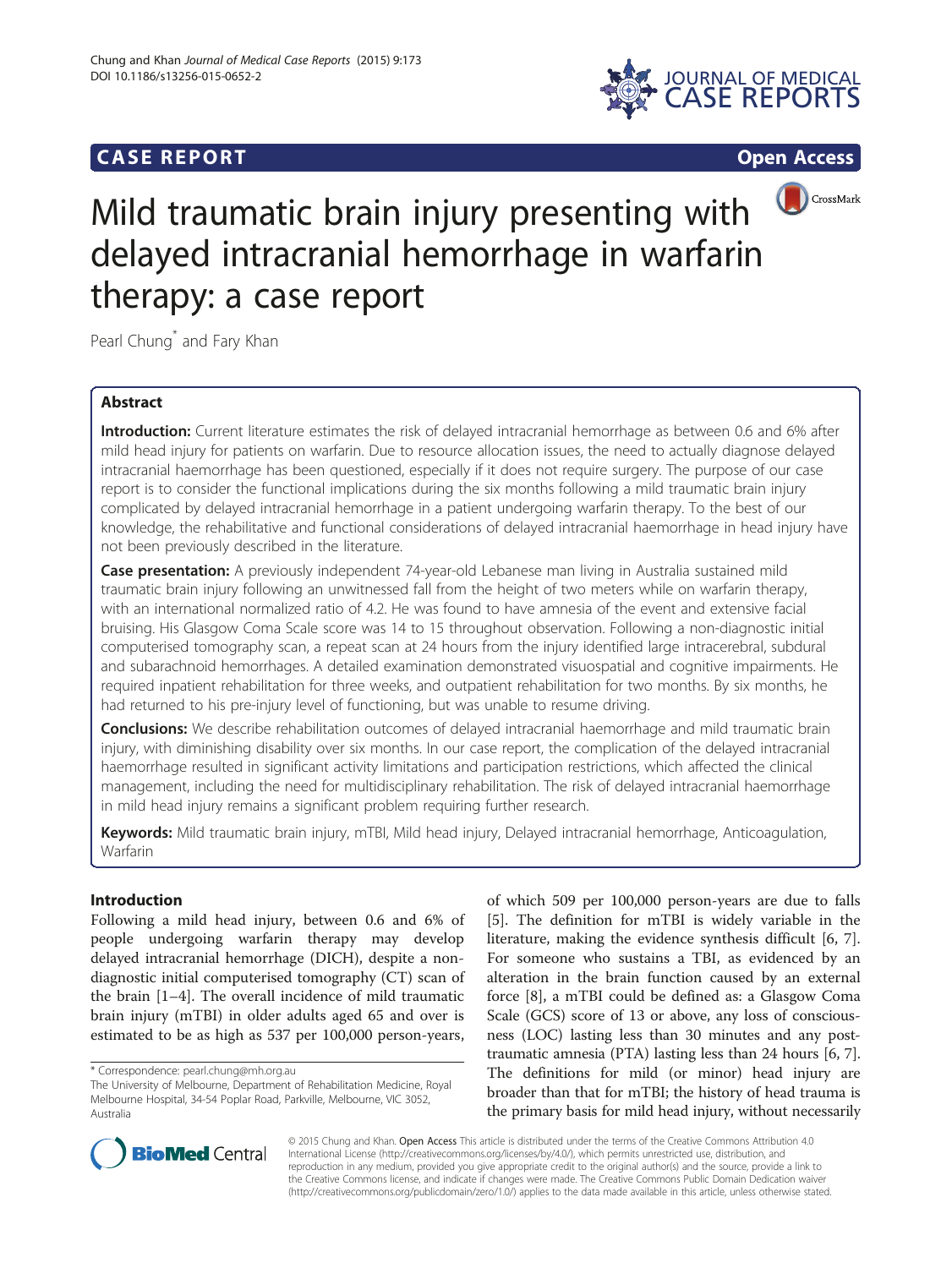demonstrating LOC, PTA or evidence of craniofacial trauma [[1, 2](#page-3-0), [4](#page-3-0)]. To the best of our knowledge, all of the studies examining the risk of DICH have been in mild head injury, while our patient more specifically met the criteria for mTBI.

Different potential mechanisms for post-traumatic DICH have been described. The risk of developing subdural haemorrhage due to shearing of the bridging veins, with associated cerebral atrophy of the elderly, may be exacerbated by a delayed compensatory hypertension for hypercapnia and local neurometabolic processes [[9](#page-4-0)–[11](#page-4-0)]. Estimating the traumatic forces involved in unwitnessed injuries may be difficult, especially if retrograde amnesia is also present. Currently used neurological and functional markers of severity in mTBI have limited predictive value, and imaging modalities in routine practice lack sensitivity for detecting very subtle changes for predicting the likelihood of DICH [\[12](#page-4-0)].

The small risk of DICH is a difficult dilemma from safety and resource allocation perspectives. In terms of safety, severe disability and death are real consequences of DICH, and very late presentations of DICH contribute to worse outcomes [\[1,](#page-3-0) [13](#page-4-0), [14](#page-4-0)]. In terms of resource allocation, this is a rare complication of a common problem: the cost of routine hospitalizations for 24-hour observation and for repeat CT scans is difficult to justify with an estimated number needed to treat of up to 61 persons [[15](#page-4-0)]. Further, even after 24 hours, it is possible to develop DICH [\[4](#page-3-0)]. The clinical relevance of diagnosing an asymptomatic DICH is questionable, especially if surgery is not needed [\[1](#page-3-0), [4\]](#page-3-0). Recent reviews of this clinical problem have not recommended routine observations or another CT scan at 24 hours for DICH after the initial scan [\[16, 17](#page-4-0)], but observation for 24 hours was recommended in the

recent Scandinavian guidelines, with a view to repeating the CT scan if clinically indicated [\[18\]](#page-4-0). The purpose of our case report is to continue these discussions regarding the management of the risk of DICH in persons on oral anticoagulation who sustain head injury, based on the lessons learned from a rehabilitation perspective.

#### Case presentation

A 74-year-old Lebanese man living with his wife in Melbourne, Australia, who was previously independent with all activities of daily living, mobility and driving a car, sustained an unwitnessed fall resulting in mild TBI, with an initial GCS score of 15 on presentation. He was on warfarin and sotalol for chronic atrial fibrillation, with a target international normalized ratio (INR) of two to three, and a past history of transient ischaemic attack eight years earlier. He was also treated for hypertension. On the day of the injury, he was last seen in his garden pruning a tree on a ladder at a height of two meters. He had no recollection of immediate events leading up to the fall, or the fall itself. His wife noticed extensive right facial bruising when he entered the house, which led to the presentation to his usual local medical officer, who referred him on to the Emergency Department at the Royal Melbourne Hospital (Victoria, Australia), a major trauma centre. The initial CT scan of his brain was performed at five hours from the injury due to the above delays in presentation. This was non-diagnostic for intracranial hemorrhage (Fig. 1). His INR was elevated at 4.2. He was assessed by the neurosurgical team, and was admitted for a 24-hour observation period, with a planned repeat CT brain scan prior to discharge to home to the care of his family. His GCS score remained at 14 to 15 throughout the observation period, due to mildly

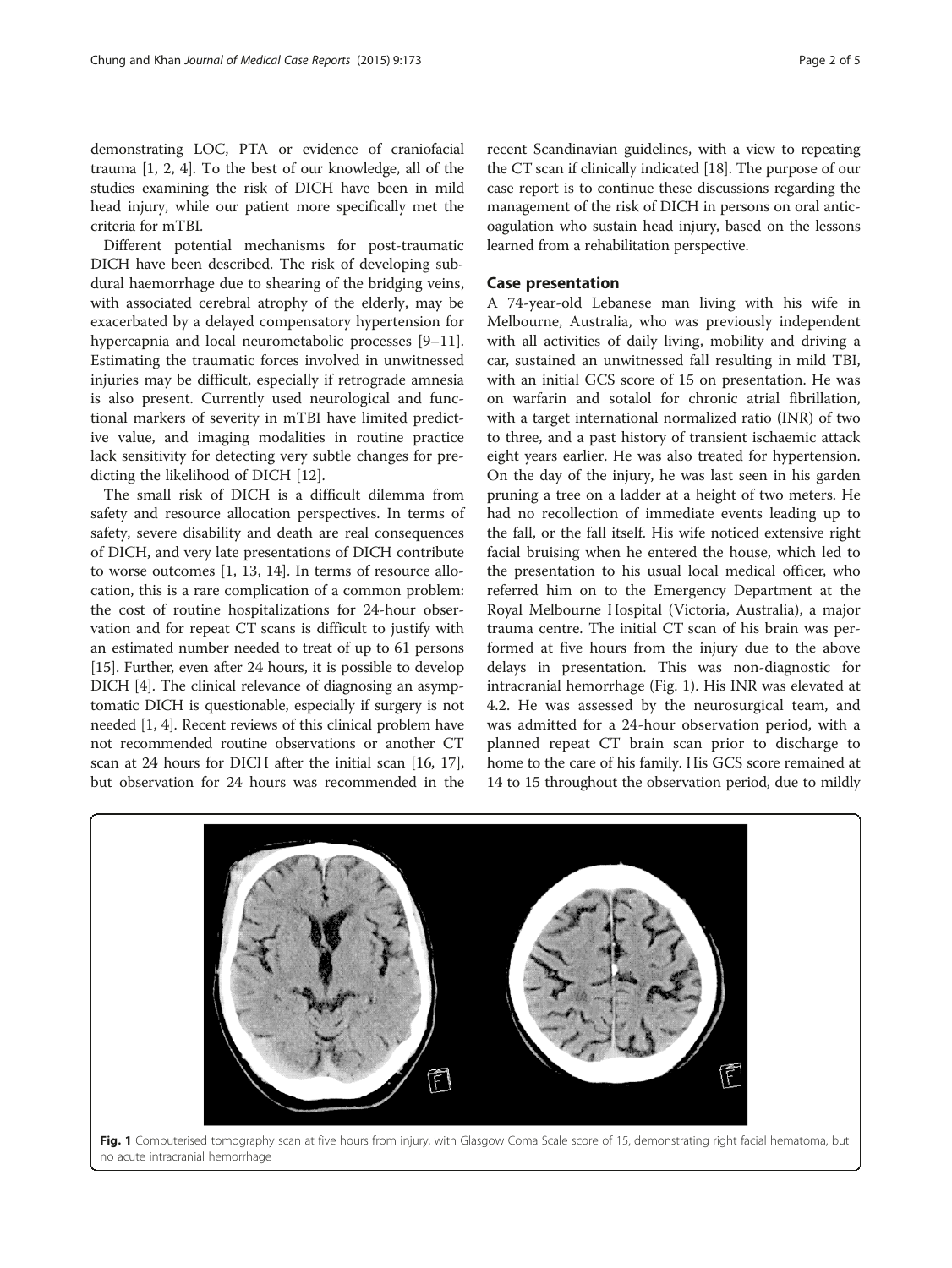confused speech at times throughout the night. He complained of a mild headache, which was managed with paracetamol as required.

On the following day, the repeat CT scan of his brain at 24 hours demonstrated a large right posteromedial parietal intraparenchymal hemorrhage with vasogenic edema, subarachnoid and subdural extension, and right anterolateral subdural hematoma (Fig. 2). He received urgent fresh frozen plasma, human prothrombin complex (Prothrombinex®-VF) (CSL Behring, Melbourne, Australia), and Vitamin K to reverse the anticoagulation, and he was admitted to the Stroke Care Unit, with a multidisciplinary team involved in his care. Further repeat scans did not demonstrate an extension of DICH, and surgical intervention was not required. During his admission, he sustained a fall due to left homonymous hemianopia, impulsivity and vertigo. He was found to have episodes of bradycardia, and his sotalol dosage was ceased. A subsequent CT scan of his brain did not demonstrate additional intracranial pathology. He was referred for inpatient rehabilitation.

On the 11th day after the injury, he was transferred to the Rehabilitation Unit at Royal Park Campus, Royal Melbourne Hospital, for multidisciplinary rehabilitation. On the 15th day, warfarin therapy was recommenced with close monitoring, with a target INR of two to three. His headache was minimal and his vertigo had resolved. He remained motivated and euthymic. A multidisciplinary assessment in the Rehabilitation Unit demonstrated the following problems: fatigue; mildly impaired arousal, attention, orientation, insight, processing speed, working memory and verbal learning; left homonymous hemianopia;

decreased functioning, with minimal assistance of one person required for personal activities of daily living, including assisted showering and toileting; and decreased mobility with constant supervision required due to impulsivity and ongoing risk of falls, with minimal assistance of one person required for transfers and walking. He underwent an intensive three-week inpatient multidisciplinary rehabilitation program to address these problems.

By discharge, his fatigue and cognitive functioning had improved, and his family were educated on his supervision needs. A formal orthoptics assessment demonstrated full Bjerrum visual fields. However, in functional tasks and ambulation, he demonstrated left neglect and veered to the right side. He was independent with personal activities of daily living, and necessary home equipment was prescribed by his discharge. He was independent with transfers and ambulation indoors, without exercise tolerance limitations, but required supervision for outdoor mobility due to an ongoing visuospatial problem. He was also advised against driving on discharge for the same reason.

He attended a further two months' outpatient multidisciplinary rehabilitation program at the Royal Park Campus, Royal Melbourne Hospital to address participation restrictions, with the goal of independent local community access. He was assessed in the outpatient clinic at three months from the injury, and by this stage, he was safely walking to the nearby shops alone, with increased independence in personal and domestic activities of daily living. However, the changed family roles as a result of the injury led to increasing caregiver stress, with ongoing driving restrictions and supervision needs. At

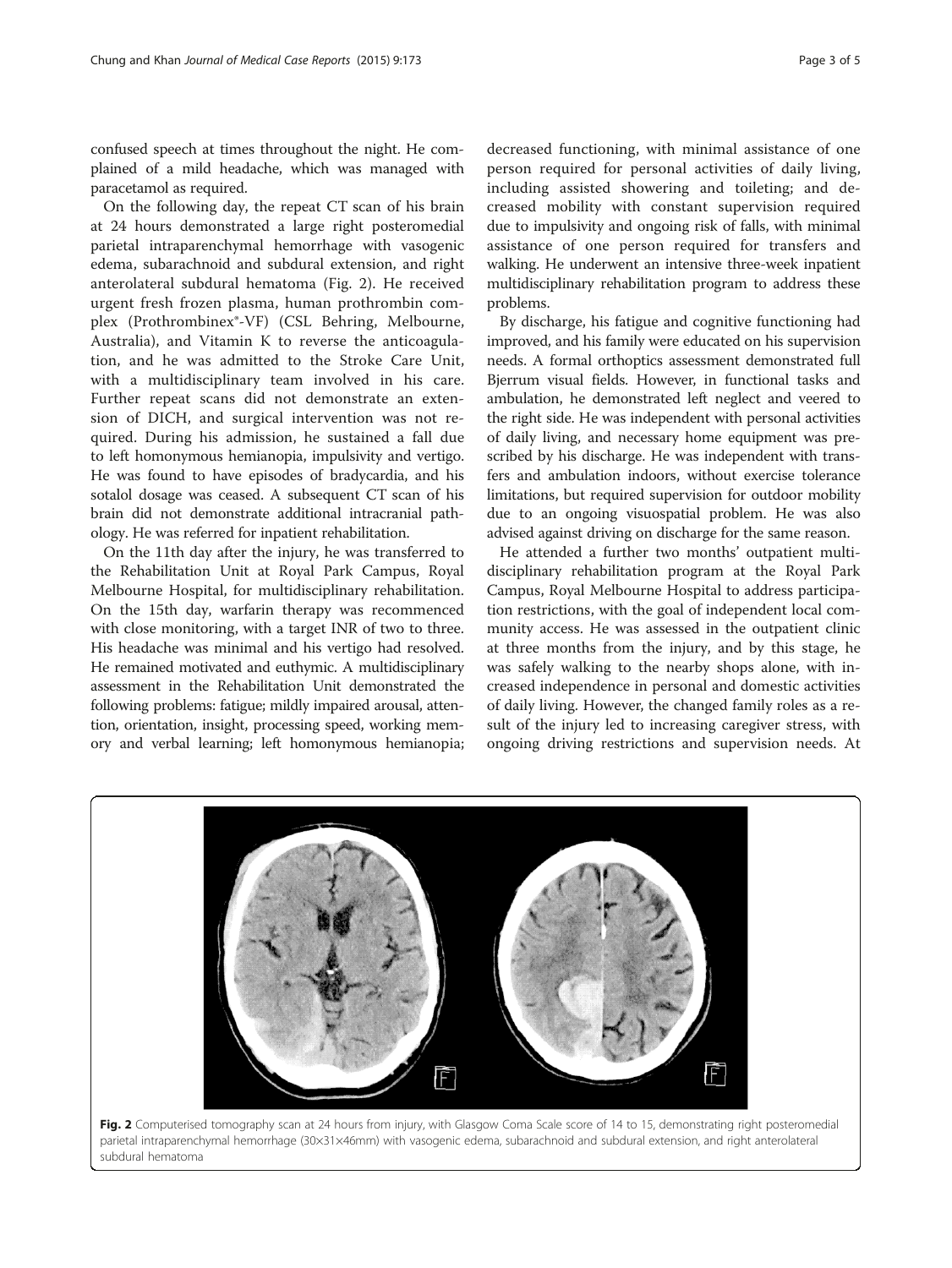<span id="page-3-0"></span>his six-month review, he had no residual activity limitations, but his overall participation was restricted by his inability to return to driving.

# **Discussion**

We describe one case of DICH with limited applicability for the broader discussion in DICH. The management of the risk of DICH for persons on oral anticoagulation remains a difficult issue. The incidence of DICH in surveillance studies were variable, and has been reported to be 0.6% (n=4 out of 687) [1], 1% (n=4 out of 362) and 6% (n=5 out of 87) [4]. The first study used follow-up phone calls and medical records to detect cases, while the second and third studies (with higher incidences) used routine CT rescanning to detect cases at six hours and 24 hours from the injury, respectively. In all three studies, the case definition for head injury was nonspecific, with no minimum criteria for the severity of the injury sustained. The timing of repeat scans also differed in surveillance studies, making it difficult to pool the data reliably. The question of whether very advanced age; an INR over three; LOC; or PTA increases risk of DICH remains unclear [1, 4], since persons with recognized poor prognostic factors for a poor outcome would presumably have had ICH detected on the initial scan. This is also complicated by the risk of DICH extending beyond 24 hours [4].

In light of the evidence, and as reflected by our case report, it is unsettling that current practices accept a small but real risk of DICH in mild head injury. A timelimited clear window of opportunity exists for clinicians to detect, or even to prevent DICH, but it is current routine practice for patients to remain anticoagulated, potentially at supratherapeutic INR levels. Initial management may differ if advanced imaging options are considered, such as magnetic resonance imaging (MRI), which may demonstrate subtle shear injuries not seen on CT scans [\[19](#page-4-0)]. However, the use of MRI for such a common presentation is just as difficult a problem from resource allocation and resource utilisation perspectives. Our understanding of acute injury variables contributing to DICH remains limited. Further, there is little known regarding the risk of DICH with novel oral anticoagulants, which are increasingly used [\[17\]](#page-4-0). Finally, for older persons who sustain mild head injuries from a fall, as in our patient, a thorough review of fall history and the individualized long term risk of further injuries should be carefully weighed against the overall indications for therapeutic anticoagulation.

Our patient was found to have significant neurological impairments from the DICH after his head injury; yet his cognitive and visuospatial deficits were subtle, and not detected as a significant deterioration, even by neurological observations. However, these problems resulted in activity limitations and participation restrictions compared with his pre-injury status, which significantly improved following the multidisciplinary rehabilitation. Is it relevant if a DICH is missed, is minimal and does not require surgical evacuation [[16](#page-4-0)]? From the perspectives of providing patient-centred care to improve quality of life, it would seem relevant for patients and families to be given a clear diagnosis for their symptoms, as well as for any associated impairments to be identified, and for appropriate and timely rehabilitation care to be provided to prevent further complications and to treat any persistent deficits.

#### Conclusions

Although small, the risk of DICH after mild head injury exists for persons on oral anticoagulation with warfarin. The optimal management for the risk of DICH remains unclear in the literature, and further studies are needed to clarify those who are at increased risk of DICH. Identification of DICH, even if not requiring surgical management, is highly relevant to providing patient-centered care, to functioning and to minimise disability.

## Consent

Written informed consent was obtained from the patient for publication of this case report and accompanying images. A copy of the written consent is available for review by the Editor-in-Chief of this journal.

#### Abbreviations

CT: Computerised tomography; DICH: Delayed intracranial hemorrhage; GCS: Glasgow Coma Scale; INR: International normalized ratio; LOC: Loss of consciousness; MRI: Magnetic resonance imaging; mTBI: Mild traumatic brain injury; PTA: Post-traumatic amnesia.

#### Competing interests

The authors declare that they have no competing interests.

#### Authors' contributions

PC assessed the patient, analyzed the patient data and performed the literature review. FK was a major contributor in writing the manuscript. Both authors read and approved the final manuscript.

#### Acknowledgements

We thank the patient for allowing this case report to be published.

Received: 10 February 2015 Accepted: 13 July 2015 Published online: 18 August 2015

#### References

- 1. Nishijima DK, Offerman SR, Ballard DW, Vinson DR, Chettipally UK, Rauchwerger AS, et al. Immediate and delayed traumatic intracranial hemorrhage in patients with head trauma and preinjury warfarin or clopidogrel use. Ann Emerg Med. 2012;59:460–8. e461–7.
- 2. Peck KA, Sise CB, Shackford SR, Sise MJ, Calvo RY, Sack DI, et al. Delayed intracranial hemorrhage after blunt trauma: are patients on preinjury anticoagulants and prescription antiplatelet agents at risk? J Trauma. 2011;71:1600–4.
- 3. Kaen A, Jimenez-Roldan L, Arrese I, Delgado MA, Lopez PG, Alday R, et al. The value of sequential computed tomography scanning in anticoagulated patients suffering from minor head injury. J Trauma. 2010;68:895–8.
- 4. Menditto VG, Lucci M, Polonara S, Pomponio G, Gabrielli A. Management of minor head injury in patients receiving oral anticoagulant therapy: a